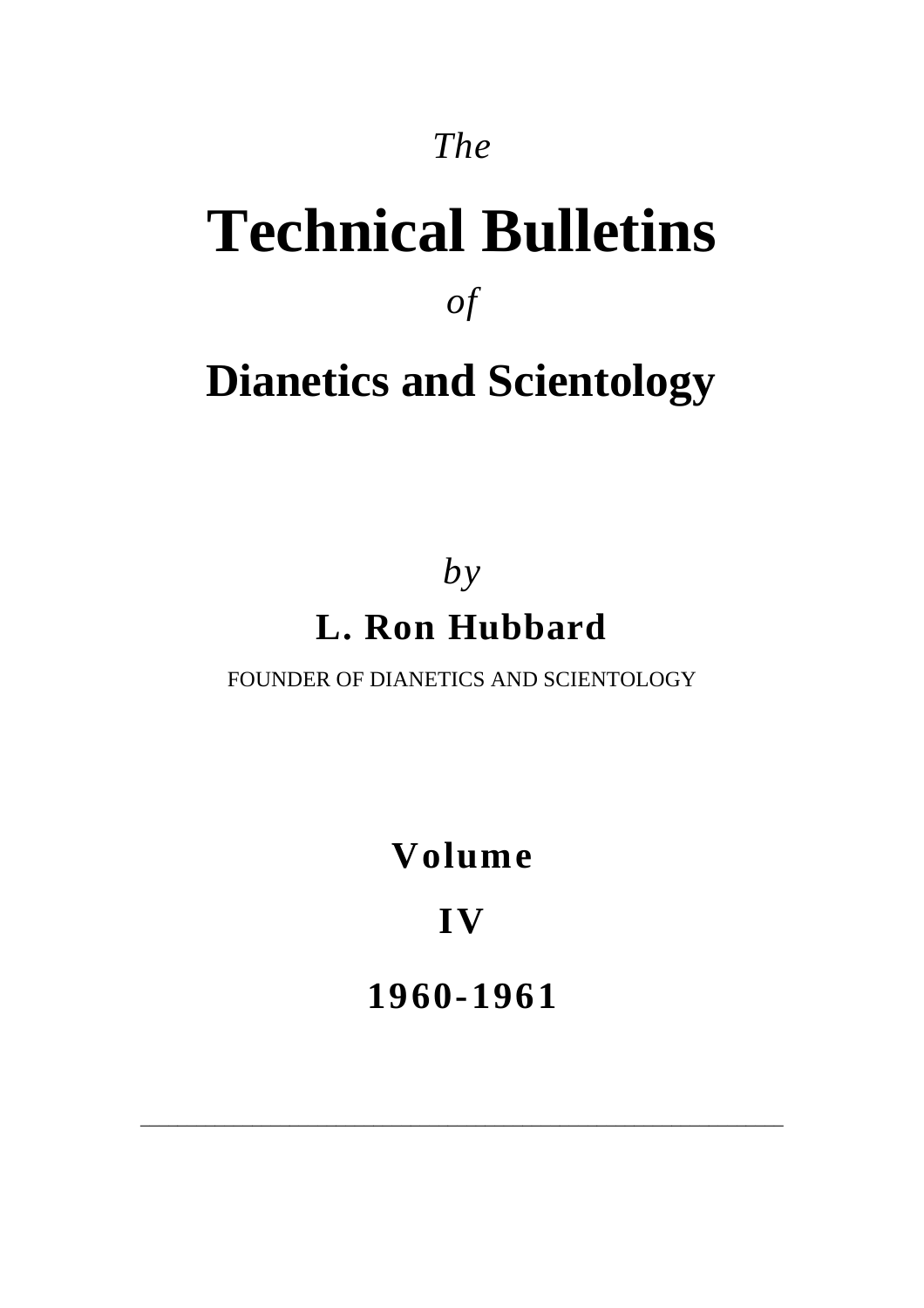#### HUBBARD COMMUNICATIONS OFFICE Saint Hill Manor, East Grinstead, Sussex

#### HCO BULLETIN OF 23 JUNE AD10

Important MA Franchise Holders

#### **SPECIAL ZONE PLAN The Scientologist's Role in Life**

Ten years ago, on about this date, I was up against third dynamic confusion of such magnitude that within a few months, I was to decide to forget organization problems and concentrate on research.

Because of this decision for years we were poorer in numbers but richer by far in knowledge.

It evidently was not enough to be able to help the basic problems of an individual. There were eight dynamics. It was necessary to take in at least some of all eight dynamics before we could be effective.

And toward the end of June in 1950, I first sensed that truth. And the maxim bring order to your own house before you attempt order next door.

In June, 1950, the Foundations were already beginning to shatter under the enthusiastic door pounding of the public. I had built the proverbial better mousetrap and all the world was beating a path to our door—and was breaking the door down!

Yes, we could do wonders with people. Greater wonders than had been done in recent millenia. But we were ignorant beyond the first two dynamics. The moment we sought to handle the third we were done.

That was ten years ago. Within months of that date all that was left of the first organizations was rubble and newspapers blowing by in the wind.

I worked hard, and studied and researched, never friendless, often helped and worked ahead for ten years.

The First Dynamic, self, fluctuated in results and has stabilized with unsurpassed processing technology. In proof, our people are individually in better shape than any other group.

On the Second Dynamic, family and sex, we have gotten into a winning position. We know the answers to marriage, children and sex. The material isn't all published broadly enough yet even for Scientologists to know it but it's there and we're living better lives.

*The Third Dynamic, groups, is the spectacular breakthrough of today.* It's happened so gradiently we've hardly realized we have won. But observe: we have a magnificent organization. In America, England, South Africa and Australia we have just about the most wonderful organizations Man has seen for their size, cost and defensibility. Here we have achieved spectacular stability. Largely self-determined, yet co-operating smoothly these third dynamic examples compare with June, 1950, Foundations like the Royal Ballet compares with the aftermath of Hiroshima.

Just as we can represent in ourselves the grip we have on the first dynamic, so do we represent in our organizations that we have the third dynamic well in hand.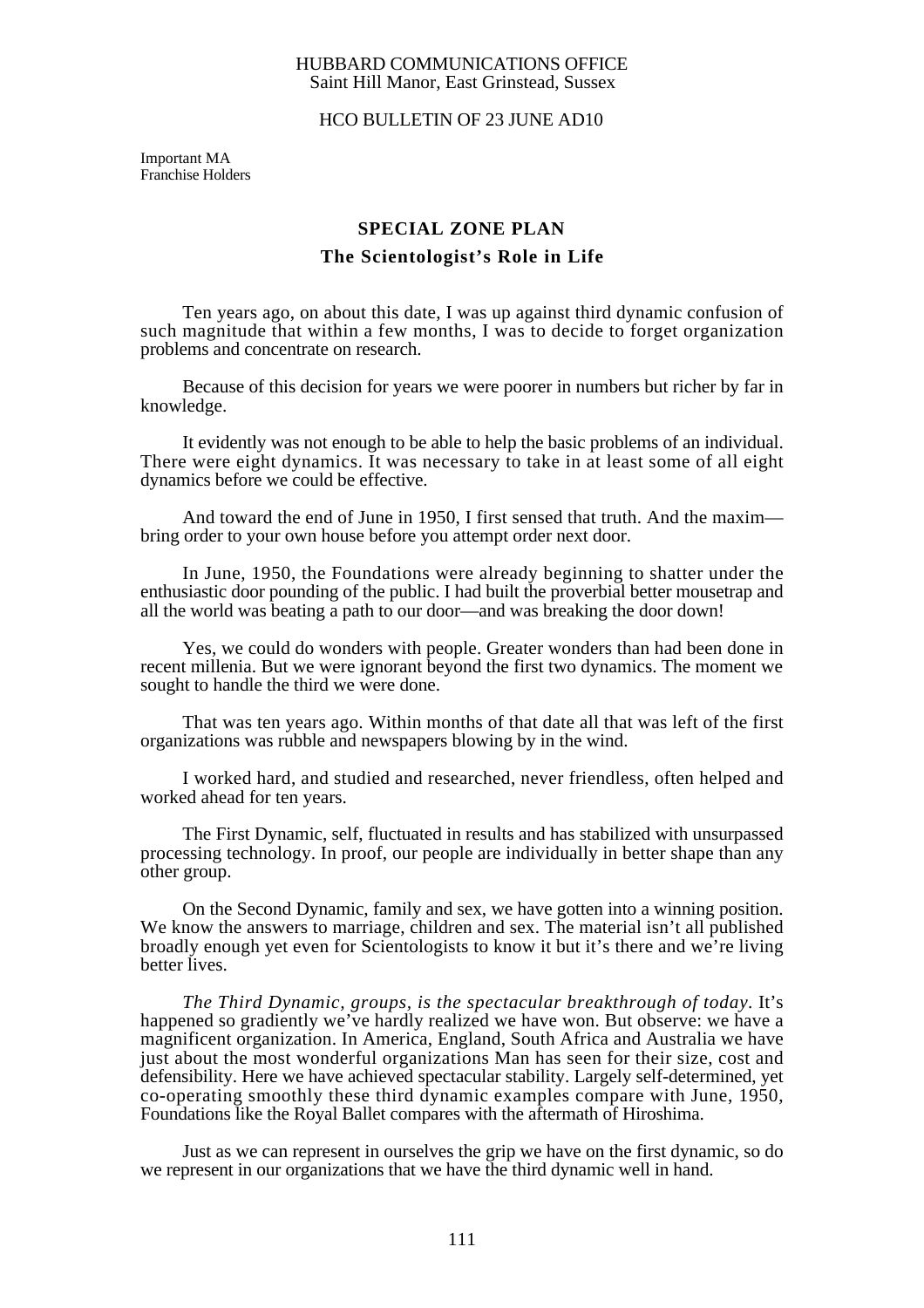The technology of our third dynamic in organizations *and* the field is an exact one, as skilled as an auditor's know-how. And having applied it to organizations we are now applying it to the field, which is the main subject of this bulletin. You in "the field", you are about to win, too, with a complete new level of policy and action if you want it: you are about to be included "in".

The Fourth Dynamic, Mankind, is now an understood zone of operation and is declared herewith to be operational for a Scientologist. The prize of understanding Man as a racial and political species has fallen to our hand. Don't smile. I know it's an incredible announcement. But it's factual.

On the Fifth Dynamic, that of living things, I have been making headway since last year and know quite a bit now about them. Many of the secrets have dropped into our hands.

On the Sixth Dynamic, the physical universe, we have for some time stood well above what they know in physics.

On the Seventh Dynamic, the spirit, we covered this ground very thoroughly in 1953-54-55 and it's still all true but too advanced for general consumption. The best record of this was in the 1953 Philadelphia Lecture Series of 64 hours.

On the Eighth Dynamic, the Supreme Being, we have at least found the key question and in a little while we should have it answered on a demonstrable basis. Far from presumptuous it is about time somebody neither atheist nor zealot asked some questions, and arrived at some answers that have no self-interested curves in them.

So you can see where we are going and have at least a passing acquaintance with developments. Here we are with the largest fund of information of life and its patterns that has been assembled in a factual package on Earth.

Now the question is, what are we going to do with it?

Until we had the third and fourth dynamics demonstrably in hand technically we could not answer the question. We've each had his own idea of what we should be doing with it and each of these ideas is right to the degree that it's right for each of us. I have never discussed this point strongly because I did not want to shake anyone into an uncertainty. So let's say that all these ideas are right and then add a Third Dynamic Idea with which we can all agree.

Improvement is the common denominator of all our ideas. And of course each one has a zone of interest where he or she feels improvement is most needed or where he or she would be most comfortable in doing the work of improvement.

And that's the gist of this Third Dynamic Idea. It's a rather deceptive idea at first glance since we are each of us doing something of that.

But let us be far more definite. And let us expose a fallacy that has long been riding with us, as an unknown passenger.

People think of professional practitioners as doctors who, aloof from all other concerns, practise on the sick. This is a very novel idea. Dreamed up, probably, by the first lazy witch doctor and used forever thereafter by most specialists in human livingness. And here I want to as-is and banish that idea from amongst us all.

If we are doctors (by which might be meant "repairers") then we are doctors on the third and fourth dynamics and handle the first and second dynamics only to achieve better function on the third and fourth.

And true enough, most Scientologists agree, I think, with this concept. But it itself is as new and novel as the idea of being a professional practitioner to individual health once was.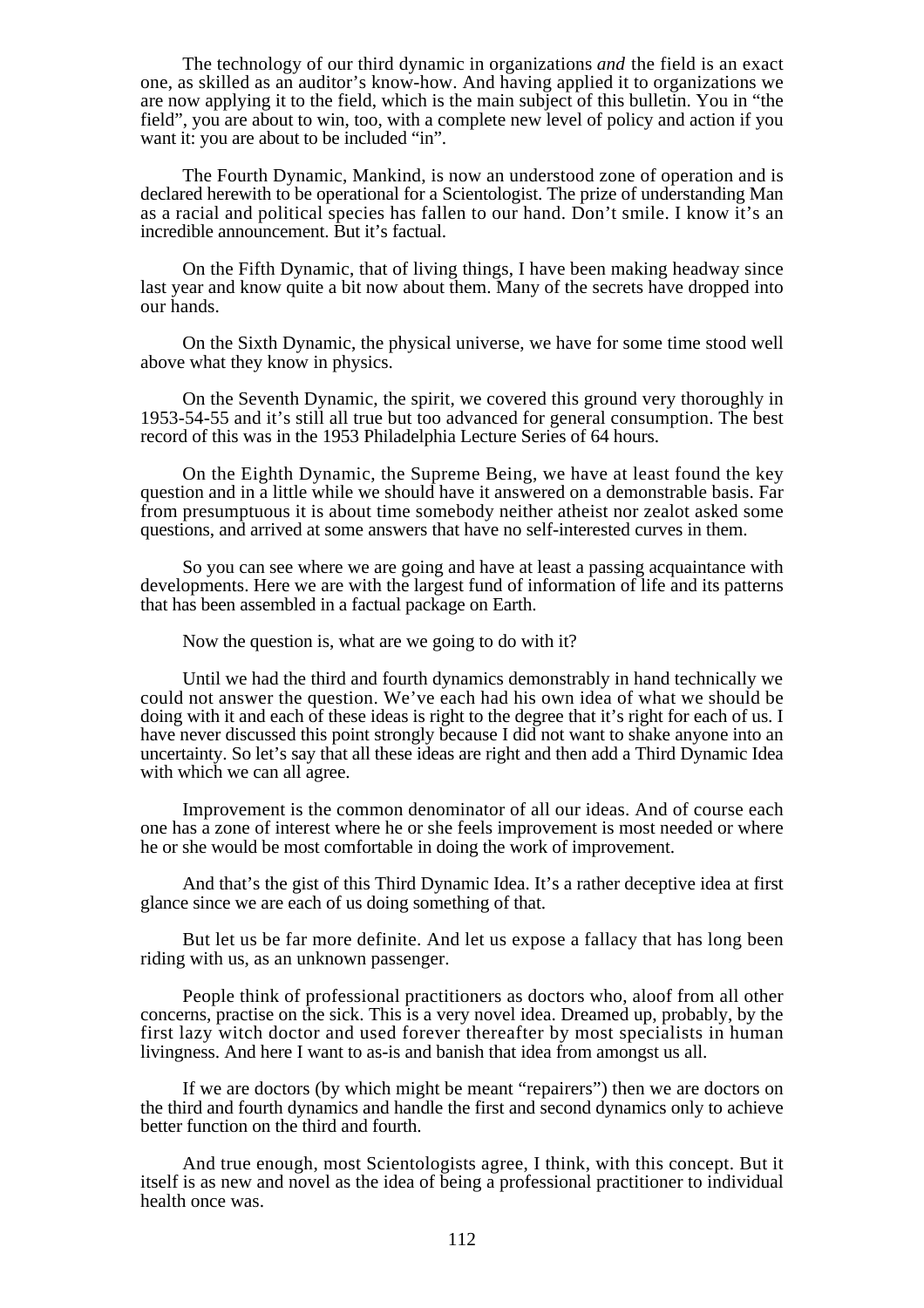I believe our third dynamic organization, taking in *all* Scientologists, should go this way:

The Central Organization and Centre Scientologists should service the remaining Scientologists, doing administration, instructing and auditing. Instruction to a professional level of *all* Scientologists should be entered upon as a must. Central Organization and Centre Auditing should be special and referred cases and the Scientologists themselves when they want it as part of service.

Being trained and cleared need not hold up the next zone of action, though it is taken for granted that these will occur for each.

The "field auditor" should be included wholly "in" to the general activity as a large zone divided into smaller specialized zones. The "field auditor" should of course run a group some evenings (he will find he has to) and audit not only members of his family but contacts in his zone on weekends or evenings. But, as you will see, he or she is largely wasting time by trying to be an individual doctor type practitioner where he or she is only partly successful at it. Some of course will have to work full time in centres as we get into action but centres are mentioned above as a special activity along with Central Organizations.

The largest majority of Scientologists should, I feel, consider themselves as "doctors" on the third and fourth dynamics. And if we work well at this, we will have answered all our various needs and brought it off on the third and fourth as well.

Now I wouldn't be talking to you like this if I didn't feel I had this studied to a conclusion.

Consider our position: we have arrived at a very special plateau of knowledge as has been reviewed above. Data on our know-how is being codified for use in these zones of action.

Consider the position of the world. The story is often repeated on the whole track. As Mest is made to help too much, a plateau of civilization is reached in which the individual is downgraded to a number. The end of this—the lights eventually go out through lack of personal initiative and ability.

We are in a fantastic position, at the right time and place, to halt this cycle of decay and start a new one on Earth. And I believe we should overtly do so.

#### How?

We are masters of IQ and ability. We have know-how. Any of us could select out a zone of life in which we are interested and then, entering it, bring order and victory to it.

Of course, there's a heavy challenge in doing this. Some of the victories would be hardly won. But we would win across the world if we kept our vision bright.

The third and fourth dynamics subdivide. Any third breaks down into many activities and professions, a neighborhood, a business concern, a military group, a city government, etc, etc, etc. The fourth dynamic breaks down just now mainly to races and nations.

Now just suppose a Scientologist were to consider himself a professional only for the purposes of treating and repairing or even starting again these third and fourth zones?

See this: a housewife, already successfully employing Scientology in her own home, trained to professional level, takes over a woman's club as Secretary or some key position. She straightens up the club affairs by applying comm practice and making peace and then, incidental to the club's main function, pushes Scientology into a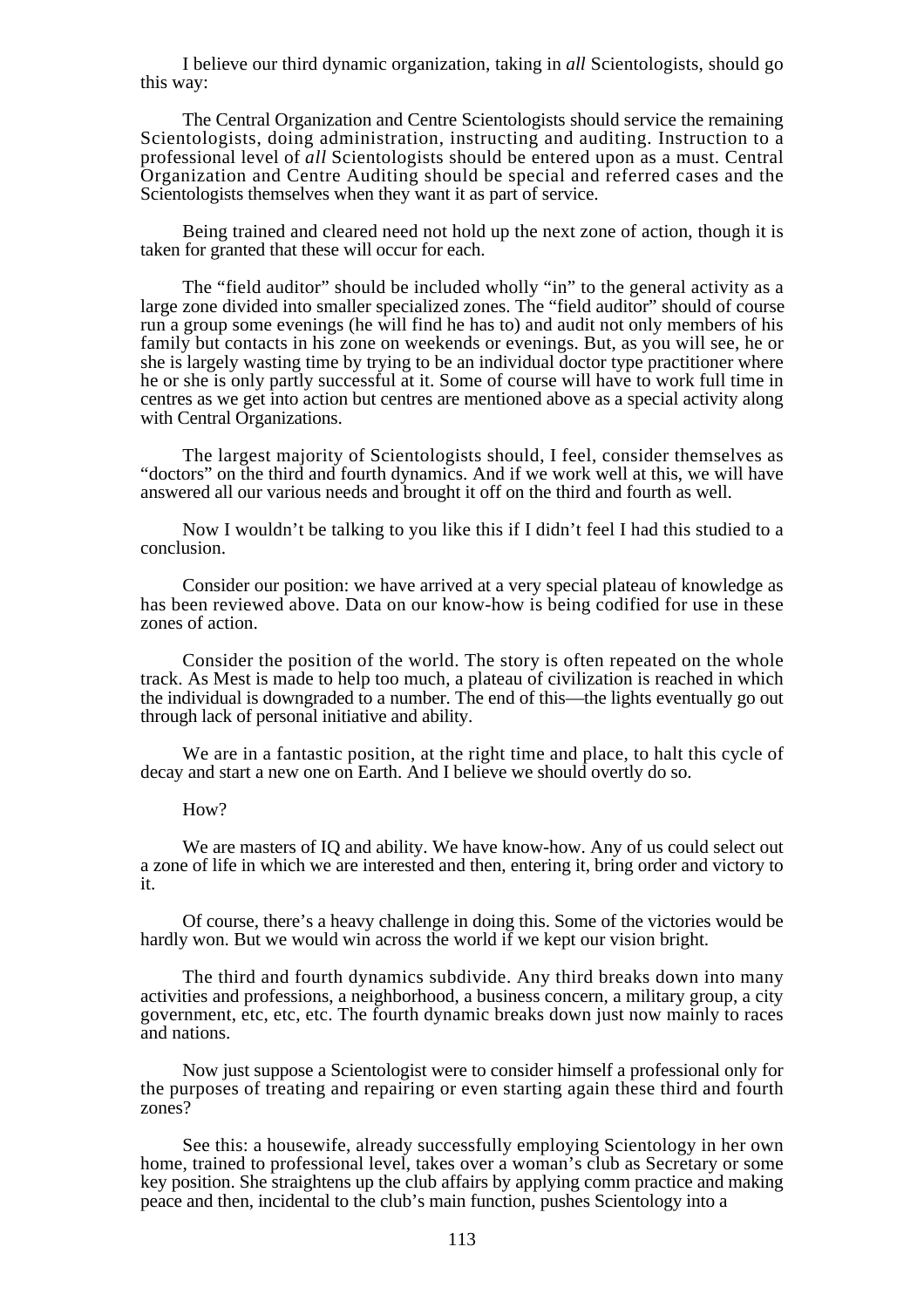zone of special interest in the club—children, straightening up marriages, whatever comes to hand and even taking fees for it—meanwhile of course going on being a successful and contributing wife.

Or this: a Scientologist, a lesser executive or even a clerk in a company, trains as a professional auditor, and seeing where the company is heading, begins to pick up its loose ends by strengthening its comm lines or its personnel abilities. Without "selling" anybody Scientology, just studies out the bogs and remedies them. If only as "an able person" he would rapidly expand a zone of control, to say nothing of his personal standing in the company. This has been and is being done steadily across the world. Now that we have presessioning, it's easy to straighten up other people. Our unreleased technology on handling third dynamic business situations is staggeringly large. You'd be surprised how easy it is to audit seniors. They and their families have *so* many troubles. Or how easy it is to spot the emergency-maker and audit him.

And see this: a race is staggering along making difficulties for itself. Locate its leaders. Get a paid post as a secretary or officer of the staff of the leaders of that race. And by any means, audit them into ability and handle their affairs to bring co-operation not trouble. Every race that is in turmoil in a nation has quasi-social groups around its leaders.

And this: a nation or a state runs on the ability of its department heads, its governors, or any other leaders. It is easy to get posts in such areas unless one has delusions of grandeur or fear of it. Don't bother to get elected. Get a job on the secretarial staff or the bodyguard, use any talent one has to get a place close in, go to work on the environment and make it function better. Occasionally one might lose, but in the large majority, doing a good job and making the environment function will result in promotion, better contacts, a widening zone.

The cue in all this is don't seek the co-operation of groups. Don't ask for permission. Just enter them and start functioning to make the group win through effectiveness and sanity.

If we were revolutionaries this HCO Bulletin would be a *very* dangerous document. We are not revolutionaries any more than we are doctors of sickness in individual patients. But we are not revolutionaries, we are humanitarians. We are not political. And we can be the most important force for good that the world has ever known. Who objects to a company functioning better to produce a better civilization? Who objects to a race becoming sane and a stable asset to its communities? Who objects to a neighborhood smoothing out?

Only the very criminal would object and they are relatively ineffectual *when you* can know and spot them. And there are no criminals except the mentally disabled.

So this is a challenge on the third and fourth. Almost all Scientologists are in a position to begin to help on such a programme.

And I am studying now first the popularity with you of this plan and, if great, how best to help us all achieve it. The first thing required is an understandable designation for Scientologists undertaking their portion of this Special Zone Plan. I should think the word "Counselor" is acceptable with an appropriate additional designation such as "Family Counselor" or "Company Counselor" or "Child Counselor" or "Organization Counselor". What we would do is issue an HPA or HCA as a certificate as always and would issue a special zone certificate to any person operating in that zone after he or she had completed an additional correspondence type briefing course covering that general zone. In other words anyone would have to have a professional certificate before he or she could be designated as a special zone counselor. The costs of obtaining such a certificate would be kept slight, no more than bare administration. The advantages of having such a designation are plain. A clerk with a certificate on the wall from the Academy of Scientology designating that he or she has been graduated as a "Company Counselor" would startle even a complacent executive into conversation about what was wrong with the place and as he was talking